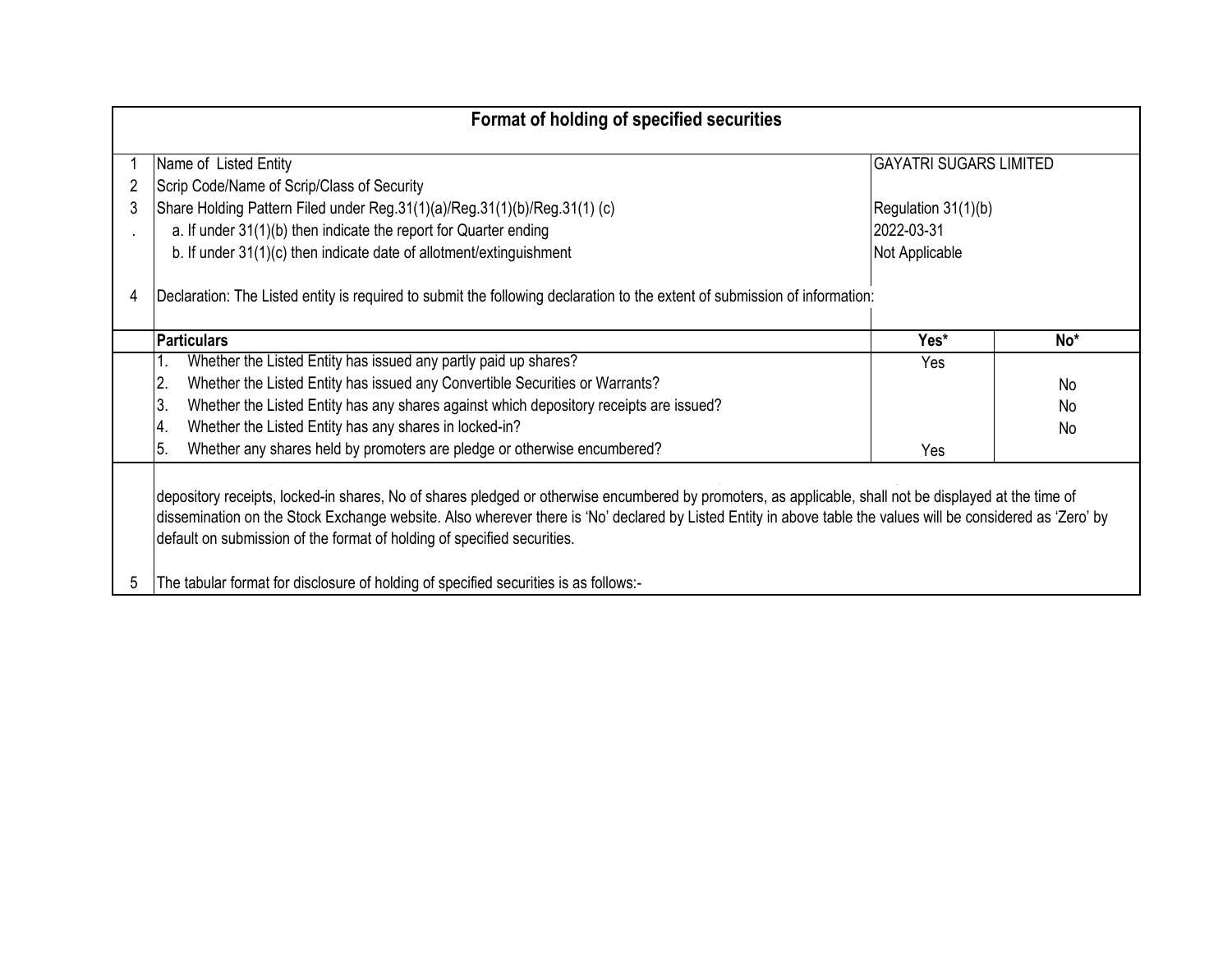| <b>Table I - Summary Statement holding of specified securities</b> |  |
|--------------------------------------------------------------------|--|
|                                                                    |  |

| ategol | <b>Category of shareholder</b> | share 1 | No. of                | No.       | <b>Total nos.</b>                     | <b>Shareholdin</b>         |                 | <b>Number of Voting Rights held in</b> |              | <b>Shareholding,</b> | <b>Number of Shares pledged   Number of equity  </b> |              |                           |                |
|--------|--------------------------------|---------|-----------------------|-----------|---------------------------------------|----------------------------|-----------------|----------------------------------------|--------------|----------------------|------------------------------------------------------|--------------|---------------------------|----------------|
|        |                                |         | <b>fully</b> paid     | <b>of</b> | shares held                           | $\left  \right $ as a % of | <b>Class</b>    | <b>Class</b>                           | <b>Total</b> |                      | Total as a as a % assuming                           | No. (a)      | As a $%$ of               | shares held in |
|        |                                |         | <b>up equity Part</b> |           |                                       | <b>total no. of EQUITY</b> |                 |                                        |              | $%$ of               | <b>full conversion</b>                               |              | <b>total Shar es</b>      | dematerialized |
|        |                                |         | shares                |           |                                       | <b>shares</b>              |                 |                                        |              | $(A+B+C)$            | of convertible                                       |              | $\text{held}(\textbf{b})$ | form           |
|        | (II)                           | ,III)   | (IV)                  |           | (V) l) = (IV)+(V)+ (VI) % of (A+B+C2) |                            |                 |                                        | (IX,         |                      | As a % of $(A+B+C2)$                                 |              | (XIII)                    | (XIV)          |
| (A)    | Promoter & Promoter Group      |         | 25040888 0            |           | 25040888                              |                            | 57.3 25040888   |                                        | 25040888     | 57.31                |                                                      | 57.3 9063607 |                           | 36.2 25040888  |
| (B)    | Public                         | 17679   | 18656480              |           | 6275 18662755                         |                            | 42.7 18656480 0 |                                        | 18656480     | 42.69                | 42.70                                                |              |                           | 0 18637470     |
| (C)    | Non Promoter-Non Public        |         | 0                     | 0         |                                       |                            | 00              |                                        |              |                      | 0 <sub>0</sub>                                       |              | 0 <sub>0</sub>            |                |
| (C1)   | Shares underlying DRs          |         |                       | 0         | - 0                                   |                            | 0 <sub>0</sub>  |                                        |              |                      | 0 <sub>0</sub>                                       |              | 0 <sub>0</sub>            |                |
| (C2)   | Shares held by Employee Trusts |         | $\Omega$              | 0         | - 0                                   |                            | 0 <sub>0</sub>  |                                        |              |                      | 0 <sub>0</sub>                                       |              | 0 <sub>0</sub>            |                |
|        | <b>Total</b>                   | L7687   | 43697368              |           | 6275 43703643                         |                            | 100 43697368    |                                        | 43697368     | 100                  |                                                      | 100 9063607  |                           | 20.74 43678358 |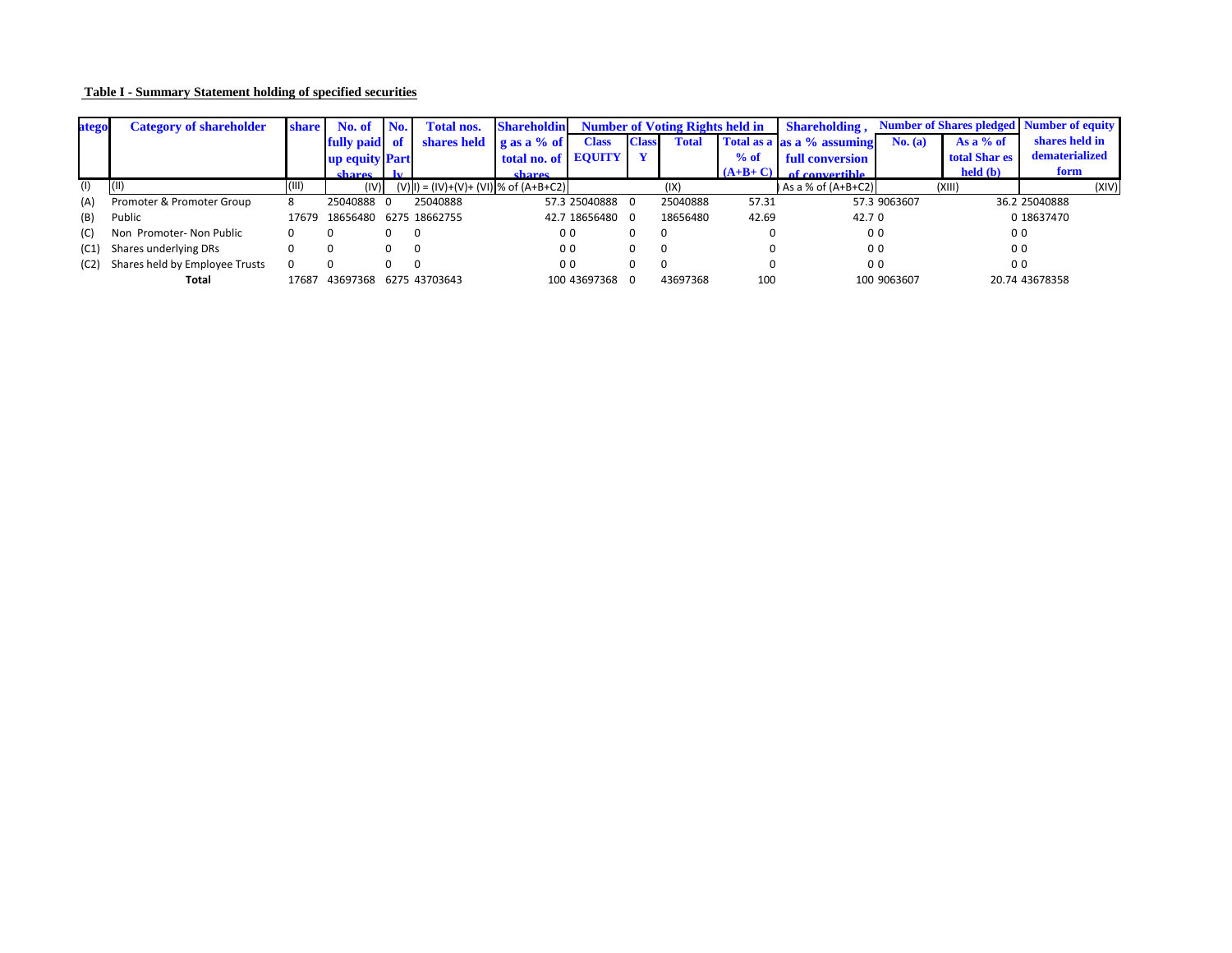| Table II - Statement showing shareholding pattern of the Promoter and Promoter Group |  |  |
|--------------------------------------------------------------------------------------|--|--|
|                                                                                      |  |  |

| Category | <b>Category of shareholder</b>                       |          | share No. of fully | <b>Total nos.</b>         | <b>Sharehol ding</b> |                | <b>Number of Voting Rights held in</b> |                   | <b>TOTAL</b>               | <b>Number Of Shares Pledged Or</b> |                  | <b>Number Of Equity</b> |
|----------|------------------------------------------------------|----------|--------------------|---------------------------|----------------------|----------------|----------------------------------------|-------------------|----------------------------|------------------------------------|------------------|-------------------------|
|          |                                                      |          | paid up            | shares                    | % calculate d        | <b>Class</b>   | <b>Total</b>                           | <b>Total as a</b> | <b>Shareholding as</b>     | No. (a)                            | As a % of total  | <b>Shares Held in</b>   |
|          |                                                      |          | equity             | held                      | as per SCRR,         | <b>EQUITY</b>  |                                        | % of              | a% assuming full           |                                    | Shar es held (b) | <b>Dematerialized</b>   |
|          | (1)                                                  | (III)    |                    | $(IV)$ VII = IV + V + VI) | (VIII)               |                | (IX)                                   |                   | $I$ )+(X) as a % of A+B+C2 |                                    | (XIII)           | (XIV)                   |
| (1)      | Indian                                               |          |                    |                           |                      |                |                                        |                   |                            |                                    |                  |                         |
| (a)      | Individuals/Hindu Undivided Family                   | .5       | 13812353           | 13812353                  |                      | 31.6 13812353  | 13812353                               | 31.61             |                            | 0 7900000                          |                  | 57.2 13812353           |
|          | SUBBARAMI REDDY TIKKAVARAPU12035000007494            |          | 3255814            | 3255814                   |                      | 7.45 3255814   | 3255814                                | 7.45              | 7.450                      |                                    |                  | 0 3255814               |
|          | SANDEEP KUMAR REDDY TIKKAVARAPUIN30039418            |          | 6763031            | 6763031                   |                      | 15.47 6763031  | 6763031                                | 15.48             |                            | 15.47 4250000                      |                  | 62.84 6763031           |
|          | INDIRA SUBBARAMIREDDY TIKKAVARAPUIN300394.           |          | 3793508            | 3793508                   |                      | 8.68 3793508   | 3793508                                | 8.68              |                            | 8.68 3650000                       | 96.22 3793508    |                         |
| (b)      | <b>Central Governament/State</b>                     |          | $\Omega$           |                           | 0 <sub>0</sub>       |                |                                        |                   | 0 <sub>0</sub>             |                                    |                  | 0 <sub>0</sub>          |
| (b)      | <b>Fincial Institutions/Banks</b>                    |          |                    |                           | 0 <sub>0</sub>       |                |                                        |                   | 0 <sub>0</sub>             |                                    |                  | 0 <sub>0</sub>          |
| (d)      | Any Other                                            |          |                    |                           | 0 <sub>0</sub>       |                |                                        |                   | 0 <sub>0</sub>             |                                    |                  | 0 <sub>0</sub>          |
| (e)      | <b>Bodies Corporate</b>                              |          | 11228535           | 11228535                  |                      | 25.69 11228535 | 11228535                               | 25.7              |                            | 0 1163607                          |                  | 10.36 11228535          |
|          | GAYATRI PROJECTS LIMITEDIN30039416556702             |          | 1163607            | 1163607                   |                      | 2.66 1163607   | 1163607                                | 2.66              |                            | 2.66 1163607                       |                  | 100 1163607             |
|          | GAYATRI FIN-HOLDINGS PVT LTD1203500000208433         |          | 7169450            | 7169450                   |                      | 16.4 7169450   | 7169450                                | 16.41             | 16.4 0                     |                                    |                  | 0 7169450               |
|          | T.S.R.HOLDINGS PVT LTD1203500000208429               |          | 2895478            | 2895478                   |                      | 6.63 2895478   | 2895478                                | 6.63              | 6.630                      |                                    |                  | 0 2895478               |
| (f)      | Trust                                                | 0        |                    |                           | 0 <sub>0</sub>       |                | $\mathbf{0}$                           | $\Omega$          | 0 <sub>0</sub>             |                                    |                  | 0 <sub>0</sub>          |
|          | Sub-Total(A)(1)                                      | 8        | 25040888           | 25040888                  |                      | 57.3 25040888  | 25040888                               | 57.31             |                            | 0 9063607                          |                  | 36.2 25040888           |
| (2)      | Foregin                                              |          |                    |                           |                      |                |                                        |                   | 0                          |                                    | $\Omega$         |                         |
| (a)      | Individuals (Non Resident Foreign Individuals)       | $\Omega$ | $\mathbf{0}$       |                           | 0 <sub>0</sub>       |                | $\Omega$                               |                   | 0 <sub>0</sub>             |                                    |                  | 0 <sub>0</sub>          |
| (b)      | Government                                           |          | $\Omega$           |                           | 0 <sub>0</sub>       |                |                                        |                   | 0 <sub>0</sub>             |                                    |                  | 0 <sub>0</sub>          |
| (c)      | Institutions                                         |          |                    |                           | 0 <sub>0</sub>       |                |                                        |                   | 0 <sub>0</sub>             |                                    |                  | 0 <sub>0</sub>          |
| (d)      | Foregin Portfolio Investors                          |          |                    |                           | 0 <sub>0</sub>       |                |                                        |                   | 0 <sub>0</sub>             |                                    |                  | 0 <sub>0</sub>          |
| (e)      | Any Other                                            |          |                    |                           | 0 <sub>0</sub>       |                |                                        |                   | 0 <sub>0</sub>             |                                    |                  | 0 <sub>0</sub>          |
|          | Sub-Total(A)(2)                                      |          |                    |                           | 0 <sub>0</sub>       |                |                                        |                   | 0 <sub>0</sub>             |                                    |                  | 0 <sub>0</sub>          |
|          | reholding of Promoter and Promoter Group $A = (A) 8$ |          | 25040888           | 25040888                  |                      | 57.3 25040888  | 25040888                               | 57.31             |                            | 0 9063607                          |                  | 36.2 25040888           |